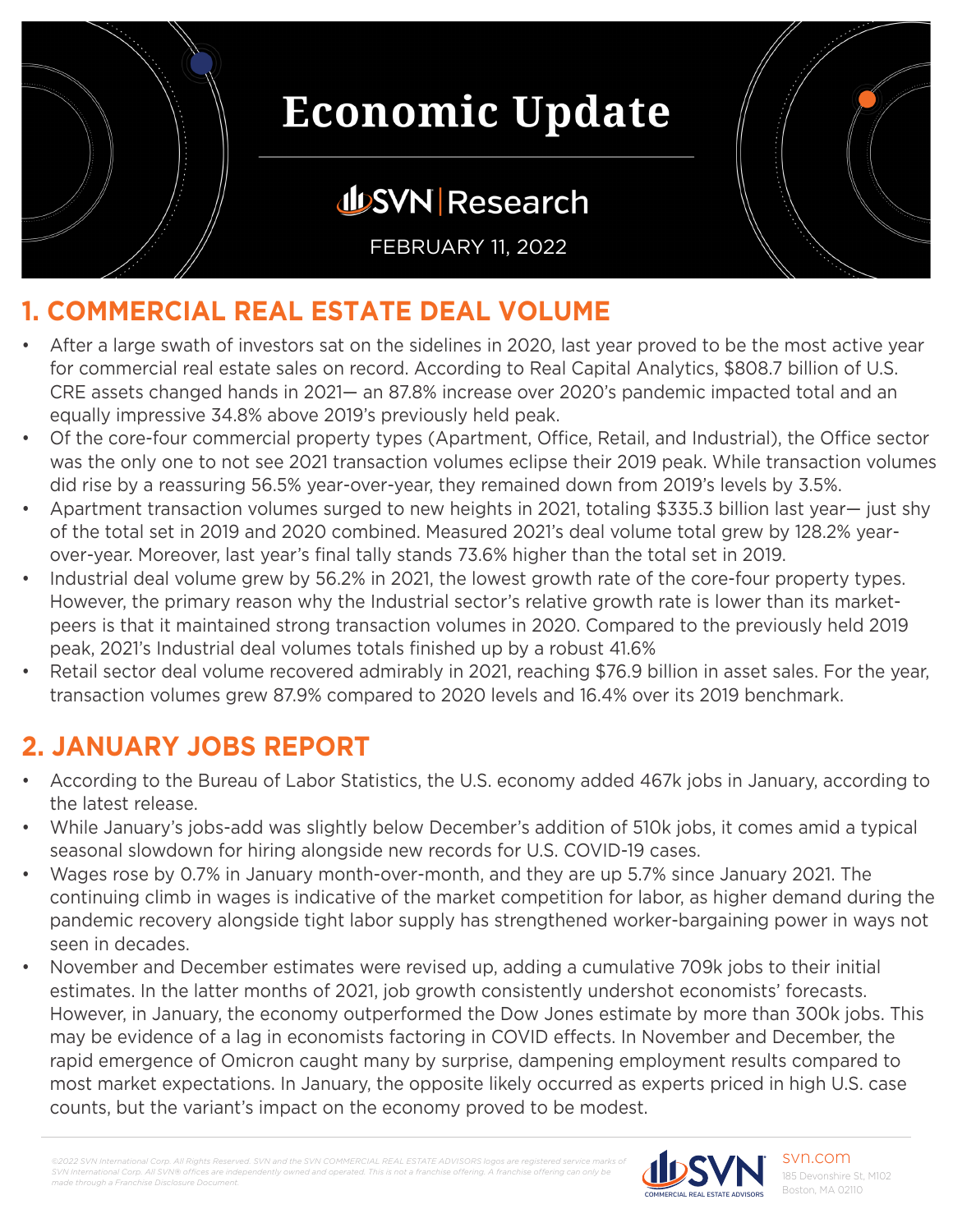

### **JUSVN Research**

### **3. UNEMPLOYMENT RATE**

- The unemployment rate and the number of unemployed persons were little changed at 4.0% and 6.5 million, respectively, while the labor force participation rate held steady at 62.2%, according to the latest report by the Bureau of Labor Statistics.
- Since January 2021, the unemployment rate has fallen 2.4 percentage points, and the number of unemployed persons is down by 3.7 million.
- The number of workers on temporary layoff increased in January to 959k but remained down by 1.8 million since January 2021. Permanent layoffs changed little in January but remain 1.9 million below January 2021's estimate. There are currently 1.8 million permanent job losers in the economy.
- Marginally attached workers— meaning they are not actively searching for employment, but who still would like a job, was little changed at 5.7 million while the number of persons employed part-time for economic reasons continued to trend down, standing at 3.7 million in January. Part-timers for economic reasons have declined by 2.2 million in the past year.

### **4. JOB OPENINGS AND LABOR TURNOVER SURVEY (JOLTS)**

- According to the Bureau of Labor Statistics, there were 10.9 million openings in the U.S. as of December 31st, the latest date of availability, little changed from the month prior.
- Hires decreased by -330k to 6.3 million, a rate of 4.2%. Meanwhile, separations, which include quits, layoffs, and discharges, declined by -305k to 5.9 million. The quits rate was little changed at 2.9% but had notable decreases in sectors that had been seeing increasing turnover in the past several months, including healthcare, food services, and construction services.
- In the 12 months ending in December 2021, there were 75.3 million hires and 68.9 million separations, a net gain of 6.4 million.

### **5. CONSUMER SENTIMENT**

- Consumer sentiment fell in January, with the index falling 4.8% from December to a reading of 67.2, its lowest level since November 2011, according to preliminary results from the University of Michigan.
- From February 2020 to April 2020, consumer sentiment experienced a sharp decrease of 28.9% before recovering in the second half of the year. As the pandemic-era-economy rebounded into 2021, so did sentiment. However, over the past nine months, as the Delta and Omicron variants took hold and inflation crept into most sectors, the sentiment index has declined sharply.
- According to the analysis by the report's chief economist, Richard Curtin, supply chain issues and their glaring effect on purchasing prices largely contributed to both the inflation uptick and subsequent

*©2022 SVN International Corp. All Rights Reserved. SVN and the SVN COMMERCIAL REAL ESTATE ADVISORS logos are registered service marks of SVN International Corp. All SVN® offices are indeperational Corp. All SVN®* offices are indeper *made through a Franchise Disclosure Document.*

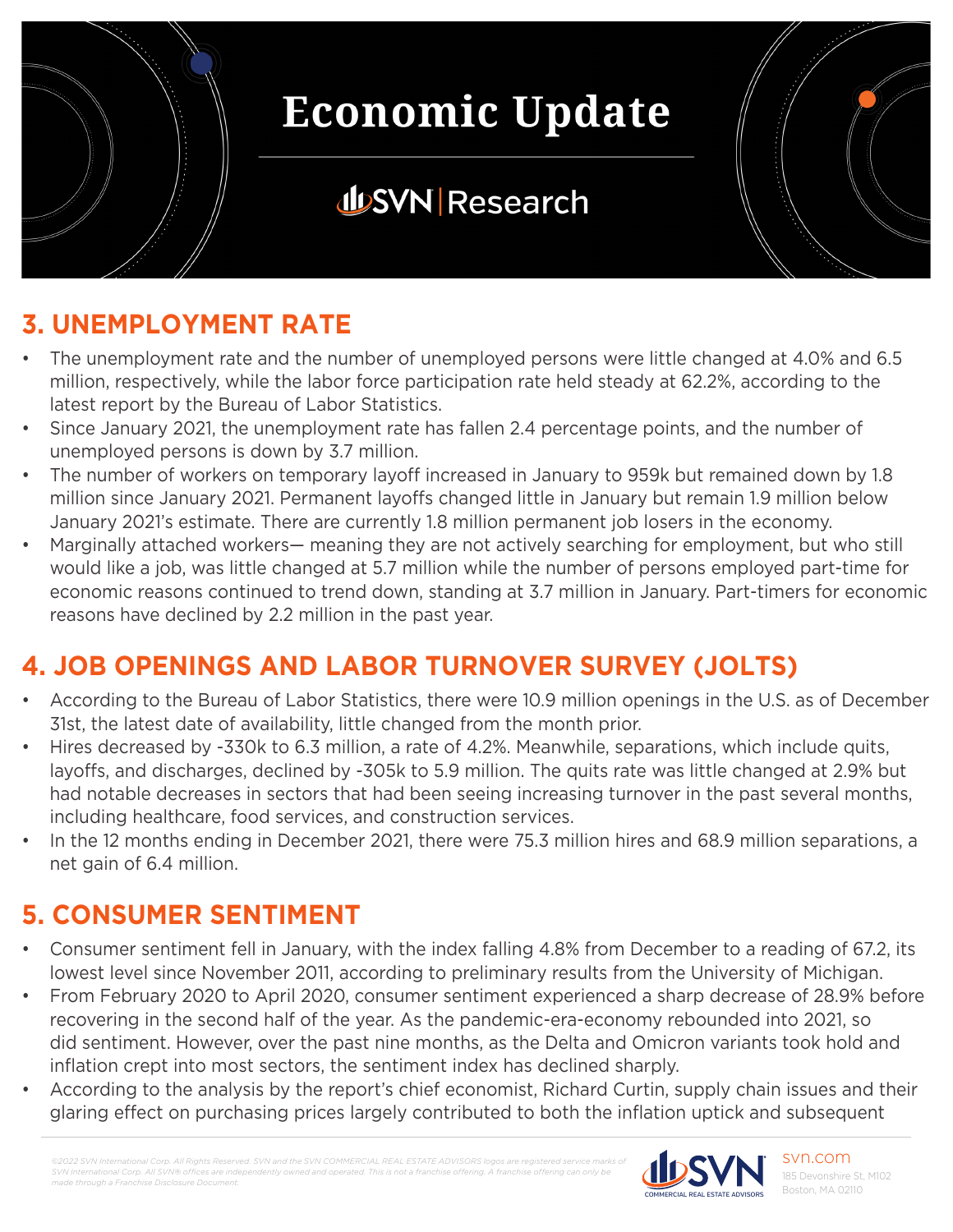

### **JUSVN Research**

decline in consumer confidence. However, a wage-price spiral has begun to develop over the past few months, while household spending has been elevated by rapidly rising home and stock prices.

• According to the report, overall confidence in government economic policies is at its lowest level since 2014., with geopolitical risk and upcoming interest rate hikes likely contributing to jitters.

### **6. CMBS DELINQUENCIES**

- According to Trepp, CMBS delinquencies reassumed their pattern of declines in January following an increase in December, where the delinquency rate increased for the first time since June 2020. CMBS delinquencies have now fallen in 18 of the previous 19 months.
- The January CMBS delinquency rate was 4.18%, a 39 basis point decline from December. The share of loans that were 30 days delinquent stands at 0.16%, down 33 basis points from December.
- 2.17% of loans by balance missed their January payment but were within the "grace period" of under 30 days delinquent. Loans in the grace period are up by four basis points from December.
- The percentage of loans with a special servicer fell by 42 basis points to 6.33% in January.

### **7. CASH PURCHASES ON THE RISE**

- An analysis by RealtyTrac shows that real estate investor purchases rose from 11.7% of all transactions in Q3 2020 to 16.4% in Q3 2021. Additionally, a majority of investors continue to pay in cash— the share of all-cash purchases rose from 69.5% to 97.0% across the same period.
- The uptick in all-cash purchases is indicative of the competition for home buying as the housing market continues its hot streak amid record-low inventory. Investors who can offer cash upfront without the need for additional financing can often speed up the transaction process, in some cases limiting the need for appraisals.
- Cash purchases have also helped investors rake in significant discounts. According to the report, citing data from ATTOM, investors paid an average of 18.9% less than the median sale price of a home in Q3 2021. However, this effect is waning from earlier in the year— in Q2 2021, discounts to cash-purchasers averaged 29.4% below the median sales price.

#### **8. HOUSEHOLD DEBT**

- Household debt levels rose by 7.0% in 2021— the biggest jump since just before the Great Financial Crisis. In total, there is nearly \$15.6 trillion of debt on domestic household balance sheets, 70% of which is in the form of mortgage debt.
- Rising mortgage debt was the overwhelming biggest contributor to rising household debt levels in

*©2022 SVN International Corp. All Rights Reserved. SVN and the SVN COMMERCIAL REAL ESTATE ADVISORS logos are registered service marks of SVN International Corp. All SVN® offices are independently owned and operated. This is not a franchise offering. A franchise offering can only be made through a Franchise Disclosure Document.*

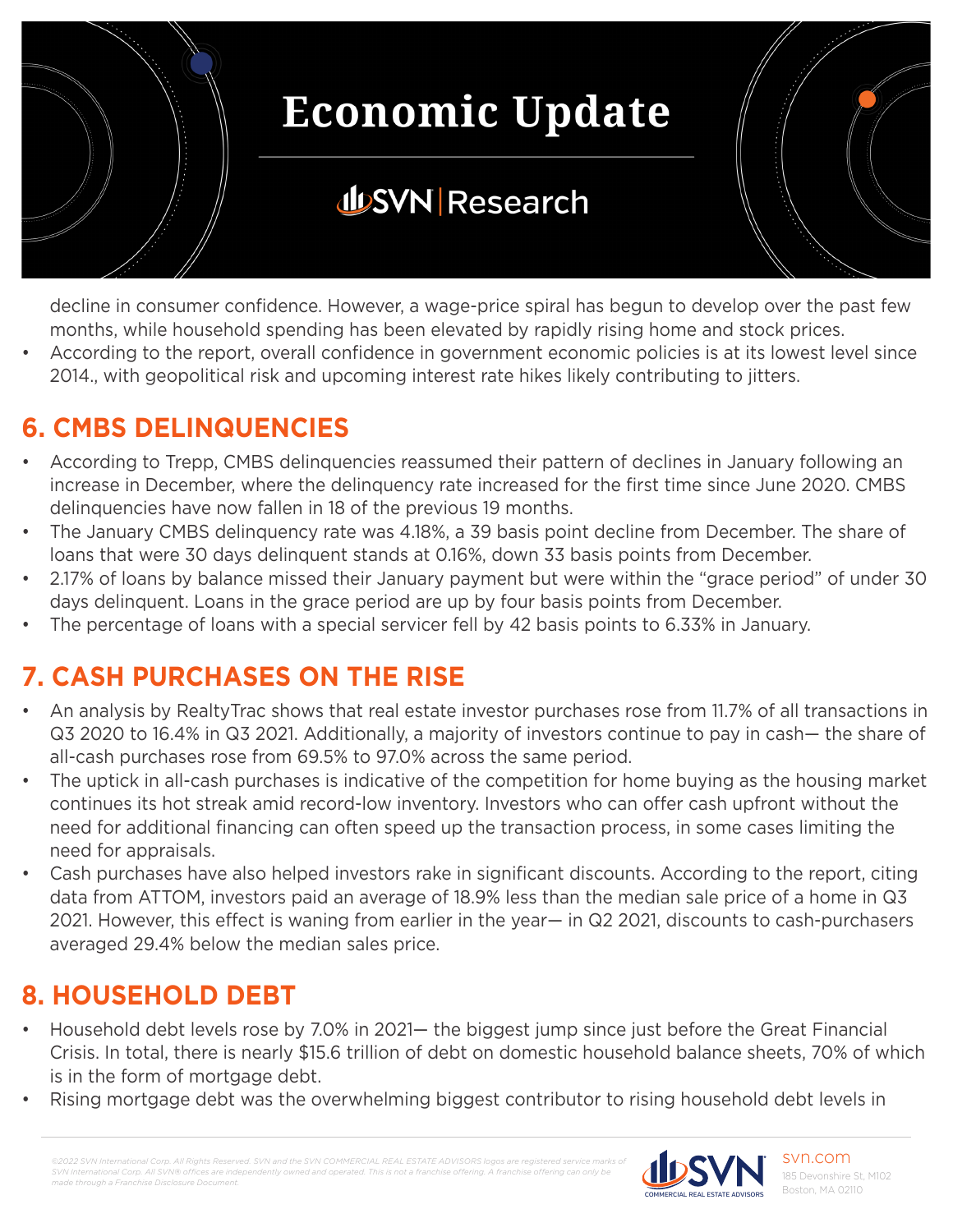

2021. Through Q4 2021, outstanding mortgage debt held by households is up by 8.8% year-over-year. Moreover, mortgage debt is responsible for 87% of the \$1.0 trillion increase in total household debt incurred in 2021.

• Student loans, which account for the second-largest source of household indebtedness, reached \$1.6 trillion through the end of 2021— a new all-time high even as interest accrual on Federally guaranteed student loans remain frozen through May 1st, 2022. Still, the 1.4% student loan debt increase marks the smallest change for the category in the lifetime of the New York Federal Reserve's tracking, dating back to 2003.

### **9. FANNIE MAE HOUSING SURVEY**

- Fannie Mae's January National Housing Survey indicated broad pessimism in the housing market. The survey also showed consumers becoming more pessimistic about home purchasing as only 25% of respondents felt it was a good time to buy, down from 52% just a year before. Only 15% of respondents aged 18-34 thought January 2022 thought it was a good time to buy.
- Almost 91% of respondents expect that home rental costs will stay the same or go up with the average expected price change of around 7.4%.
- Average expectations for home increases were half of that, but a majority expected to pay higher interest rates for home purchases. Despite expectations for increased costs, two-thirds of respondents noted that they would buy a home if they were going to move.

### **10. GATEWAY MARKETS VS. SMALLER CITIES**

- An analysis by the New York Fed suggests that real estate investments in big U.S. cities tend to yield lower returns compared to their smaller counterparts.
- The difference can be somewhat sizable, with small cities offering an annual return premium of approximately 80 basis points. The author points to risk assessments as the primary driver of the return spread.
- According to the report, smaller markets offer a return premium relative to larger markets because they are seen as riskier given that their market tends to be less liquid and less correlated with underlying factors like income growth.